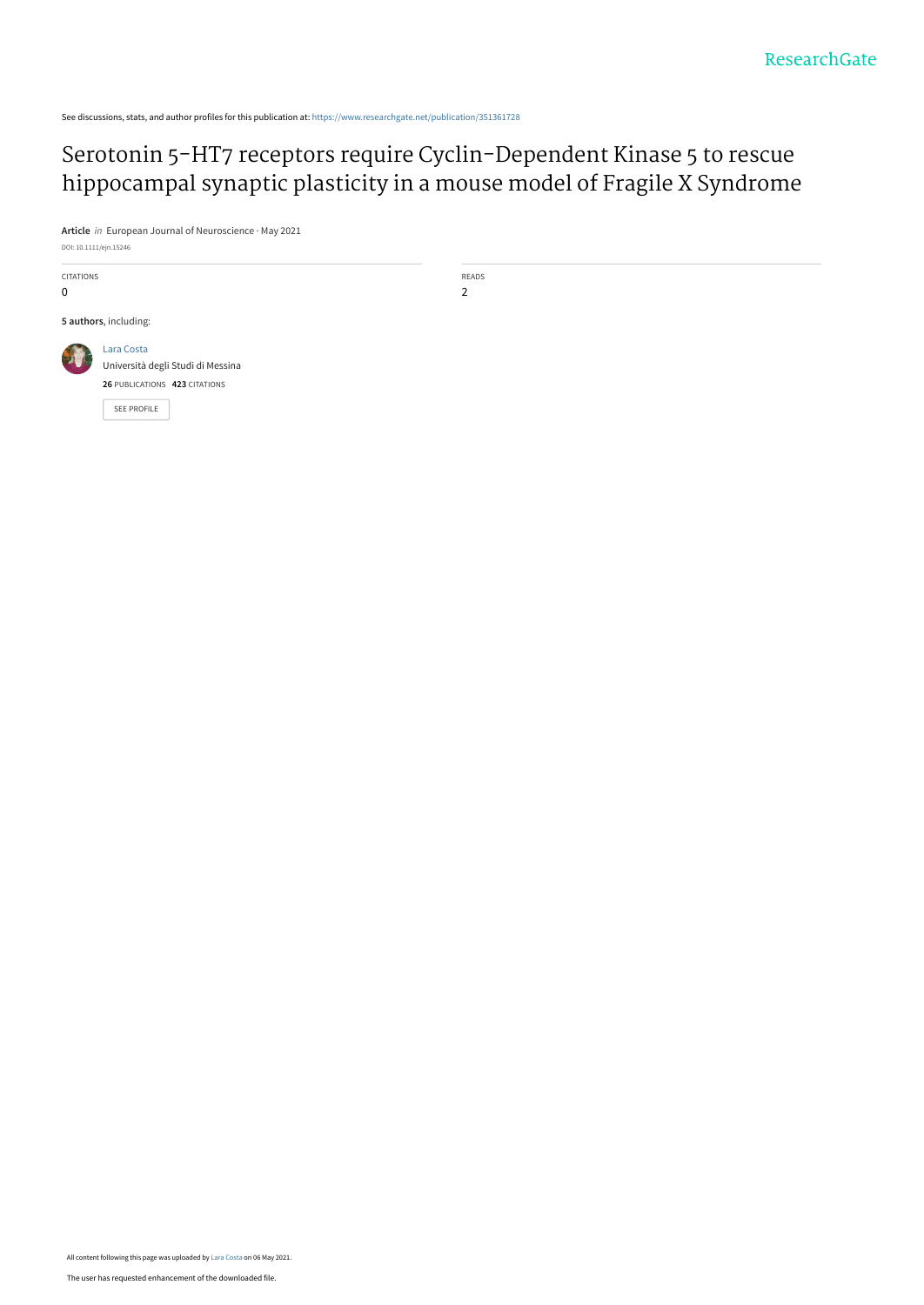EIN European Journal of Neuroscience

**WILEY** 

# **Serotonin 5-HT7 receptors require cyclin-dependent kinase 5 to rescue hippocampal synaptic plasticity in a mouse model of Fragile X Syndrome**

**Lara Costa1** | **Alessandra Tempio<sup>2</sup>** | **Enza Lacivita<sup>3</sup>** | **Marcello Leopoldo3** | **Lucia Ciranna<sup>2</sup>**

<sup>1</sup>Department of Clinical and Experimental Medicine, University of Messina, Messina, Italy

<sup>2</sup>Department of Biomedical and Biotechnological Sciences, University of Catania, Catania, Italy

3 Department of Pharmacy, University of Bari, Bari, Italy

**Correspondence**

Lucia Ciranna, Department of Biomedical and Biotechnological Sciences, University of Catania, Catania, Italy Email: [ciranna@unict.it](mailto:ciranna@unict.it)

**Funding information** Università di Catania; Fondazione Telethon, Grant/Award Number: GGP13145

#### **Abstract**

Fragile X Syndrome is a genetic form of intellectual disability associated with autism, epilepsy and mood disorders. Electrophysiology studies in *Fmr1* knockout (KO) mice, a murine model of Fragile X Syndrome, have demonstrated alterations of synaptic plasticity, with exaggerated long-term depression induced by activation of metabotropic glutamate receptors (mGluR-LTD) in *Fmr1* KO hippocampus. We have previously demonstrated that activation of serotonin 5-HT7 receptors reverses mGluR-LTD in the hippocampus of wild-type and *Fmr1* KO mice, thus correcting a synaptic dysfunction typically observed in this disease model. Here we show that pharmacological inhibition of cyclin-dependent kinase 5 (Cdk5, a signaling molecule recently shown to be a modulator of brain synaptic plasticity) enhanced mGluR-LTD in wild-type hippocampal neurons, which became comparable to exaggerated mGluR-LTD observed in *Fmr1* KO neurons. Furthermore, Cdk5 inhibition prevented 5-HT7 receptor-mediated reversal of mGluR-LTD both in wild-type and in *Fmr1* KO neurons. Our results show that Cdk5 modulates hippocampal synaptic plasticity. 5-HT7 receptors require Cdk5 to modulate synaptic plasticity in wild-type and rescue abnormal plasticity in *Fmr1* KO neurons, pointing out Cdk5 as a possible novel target in Fragile X Syndrome.

#### **KEYWORDS**

5-HT7 receptors, Cdk5, Fragile X Syndrome, hippocampus, mGluR-LTD, Serotonin

**Abbreviations:** 5-HT, 5-hydroxy-tryptamine; AMPA, α-Amino-3-hydroxy-5-methyl-4-isoxazolepropionic acid; Cdk5, Cyclin-dependent kinase 5; D-AP5, D-(-)-2-amino-5-phosphonopentanoic acid; DHPG, dihydroxyphenylglycine; EPSC, excitatory post synaptic current; mGluR-LTD, long-term depression mediated by metabotropic glutamate receptors.

L. Costa1 and A. Tempio contributed equally.

Edited by: Clive R. Bramham

This is an open access article under the terms of the [Creative Commons Attribution-NonCommercial-NoDerivs](http://creativecommons.org/licenses/by-nc-nd/4.0/) License, which permits use and distribution in any medium, provided the original work is properly cited, the use is non-commercial and no modifications or adaptations are made. © 2021 The Authors. *European Journal of Neuroscience* published by Federation of European Neuroscience Societies and John Wiley & Sons Ltd.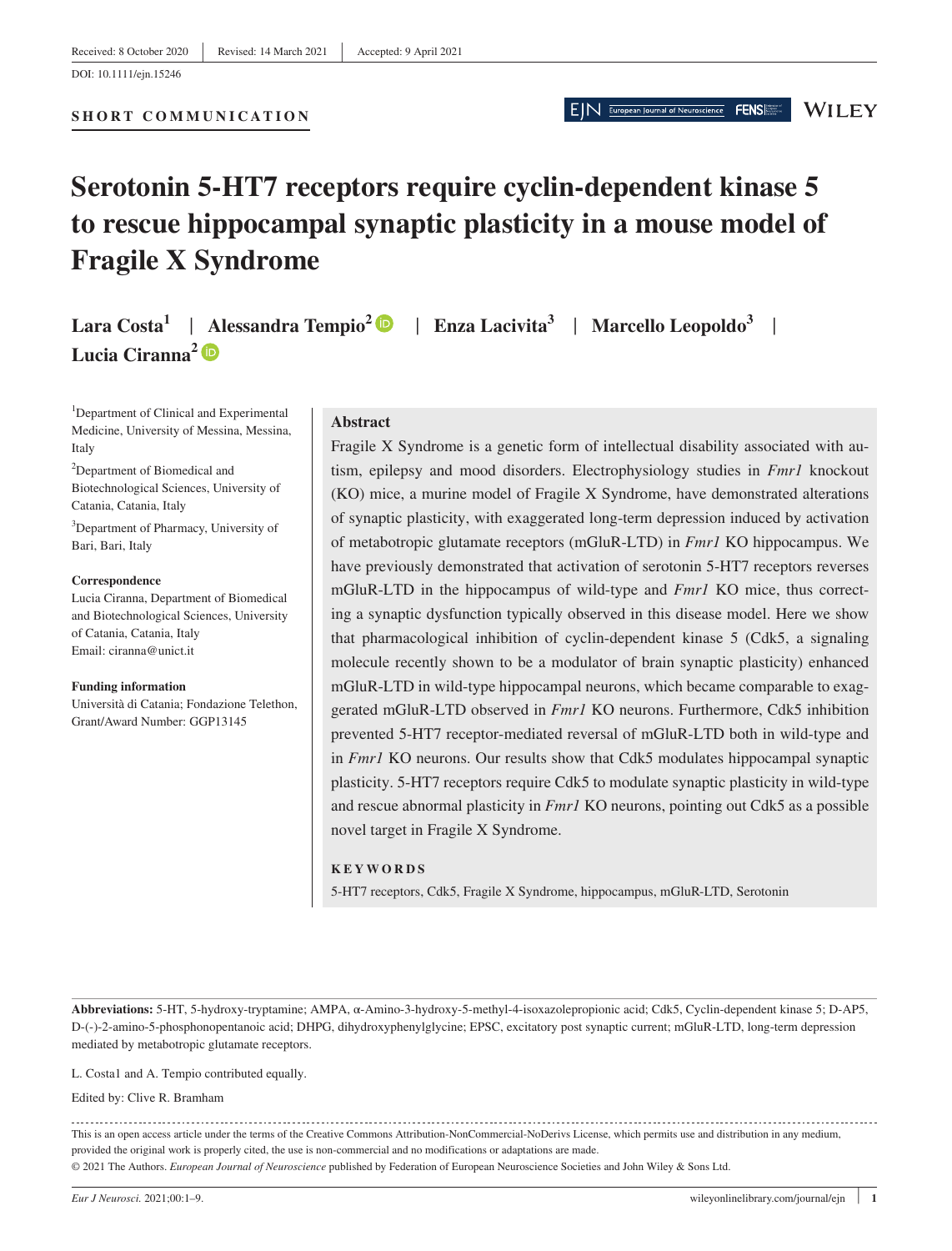## **2 2 EX EX EX EX EX EXPL EXPL EXPL EXPL EXPL EXPL EXPL EXPL EXPL EXPL EXPL EXPL EXPL EXPL EXPL EXPL EXPL EXPL EXPL EXPL EXPL EXPL EXPL EXPL EXPL EXPL EXPL**

## **1** | **INTRODUCTION**

Synaptic plasticity represents the cellular basis for activitydependent establishment and refinement of nerve circuits underlying learning and memory. Among different forms of synaptic plasticity described in the hippocampus, long-term depression induced by activation of metabotropic glutamate receptors (mGluR-LTD) plays an important role in learning and behaviour (Luscher & Huber, 2010). Alterations of mGluR-LTD have been observed in several animal models of neurological diseases involving learning and behavioral deficits, including Fragile X Syndrome (Luscher & Huber, 2010; Sanderson et al., 2016). Fragile X Syndrome is a genetic form of intellectual disability associated with autistic features, epilepsy and mood disorders (Salcedo-Arellano et al., 2020). In *Fmr1* knockout (KO) mice, a murine model of this disease, metabotropic glutamate receptors (mGluRs) are abnormally coupled to their intracellular signaling machinery, leading to excessive activation of downstream pathways and exaggerated mGluR-LTD (Bear et al., 2004; Huber et al., 2002).

Our research group demonstrated that activation of serotonin 5-HT7 receptors is able to reduce excessive mGluR-LTD in *Fmr1* KO hippocampal neurons (Costa et al., 2012) and rescue learning and behavior in *Fmr1* KO mice in vivo (Costa et al., 2018). We have elucidated the first steps of this 5-HT7 receptor-mediated mechanism of action, which relies on cyclic adenosine monophosphate (cAMP) formation and PKA activation (Costa et al., 2018).

In the present work, we have investigated possible involvement of Cyclin-dependent kinase 5 (Cdk5), a kinase implicated in 5-HT7 receptor-mediated stimulation of axonal and dendritic growth in cortical, hippocampal and striatal neurons (Speranza et al., 2013, 2015, 2017). Cdk5 belongs to a large family of cyclin-dependent kinases, but differs from the other members in several ways: Cdk5 is not involved in the cell cycle, being mostly expressed in post-mitotic neurons, and plays a crucial role in the brain controlling neuronal differentiation and migration during development, cytoskeletal and microtubule regulation and synaptic plasticity (Kawauchi, 2014; Shah & Rossie, 2018). Two specific Cdk5 activators, the intracellular membrane-bound peptides p35 and p39, have been identified and localized exclusively in neurons (Ko et al., 2001). In pathological conditions, p35 is cleaved by calpain (a  $Ca^{2+}$ -activated protease) into a shorter activator peptide, p25, with a broad cytoplasmic and nuclear localization and a longer half-life, inducing hyperphosphorylation of Cdk5 physiological substrates and abnormal phosphorylation of cytoplasmic and nuclear proteins (Allnutt et al., 2020; Cheung & Ip, 2012; Shah & Rossie, 2018). Aberrant p25/Cdk5 signalling accounts for neuronal damage in mouse models of Alzheimer's disease (Giese, 2014; Liu et al., 2016), Parkinson's disease (He et al., 2020) and traumatic brain injury (Yousuf et al., 2016). Cdk5 downregulation

has been associated with epilepsy (Liu et al., 2020), attention deficit and hyperactivity disorder (Drerup et al., 2010) and schizophrenia (Engmann et al., 2011). In the striatum of postmortem Huntington's disease patients and in a mouse model of this pathology, reduced expression of Cdk5 and p35 was observed (Luo et al., 2005; Paoletti et al., 2008) together with abnormal Cdk5 activation by p25 (Paoletti et al., 2008), indicating a complex dysregulation of Cdk5 signaling in Huntington's disease.

In the present work, we have tested a possible involvement of Cdk5 in 5-HT7 receptor-mediated reversal of mGluR-LTD in the hippocampus of wild-type mice and of the *Fmr1* KO mouse model of Fragile X Syndrome.

## **2** | **METHODS**

## **2.1** | **Electrophysiology recordings**

Experiments were performed using patch clamp recording in acute mouse hippocampal slices from wild-type and *Fmr1* KO mice on a C57BL/6J background, obtained from a breeding colony at the University of Catania (Italy). Mice were maintained with a controlled temperature ( $21^{\circ}C \pm 1^{\circ}C$ ) and humidity (50%) on a 12 hr light/dark cycle, with ad libitum food and water. All animal experimentation was conducted in accordance with the European Community Council guidelines (2010/63/EU) and was approved by the University Institutional Animal Care and Use Committee (Project # 250 – approval number: 352/2016-PR).

Acute hippocampal slices were prepared as described previously (Costa et al., 2012) from wild-type and *Fmr1* KO mice (postnatal PN age 14–23 days). Briefly, the brains were removed, placed in oxygenated ice-cold artificial cerebrospinal fluid (ACSF; in mM NaCl 124; KCl 3.0; NaH<sub>2</sub>PO<sub>4</sub> 1.2;  $MgSO<sub>4</sub>$  1.2; CaCl<sub>2</sub> 2.0; NaHCO<sub>3</sub> 26; D-glucose 10, pH 7.3) and cut into 300 µm slices with a vibratome (Leica VT 1200S). Slices were continually perfused with oxygenated ACSF and viewed with infrared microscopy (Leica DMLFS). Schaffer collaterals were stimulated with negative current pulses (duration 0.3 ms, delivered every 15 s by A310 Accupulser, WPI, USA). Evoked excitatory post synaptic currents (EPSCs) were recorded under whole-cell from CA1 pyramidal neurons (holding potential −70 mV; EPC7-plus amplifier HEKA, Germany). Stimulation intensity was set to induce half-maximal EPSC amplitude. Series resistance (Rs) was continuously monitored by 10 mV hyperpolarizing pulses; recordings were discarded from analysis if Rs changed by more than 20%. EPSC traces were filtered at 3 kHz and digitized at 10 kHz. Data were acquired and analysed using Signal software (CED, England). The recording micropipette (resistance 1.5–3 M $\Omega$ ) was filled with intracellular solution (in mM: K-gluconate 140; HEPES 10; NaCl 10;  $MgCl<sub>2</sub>$  2;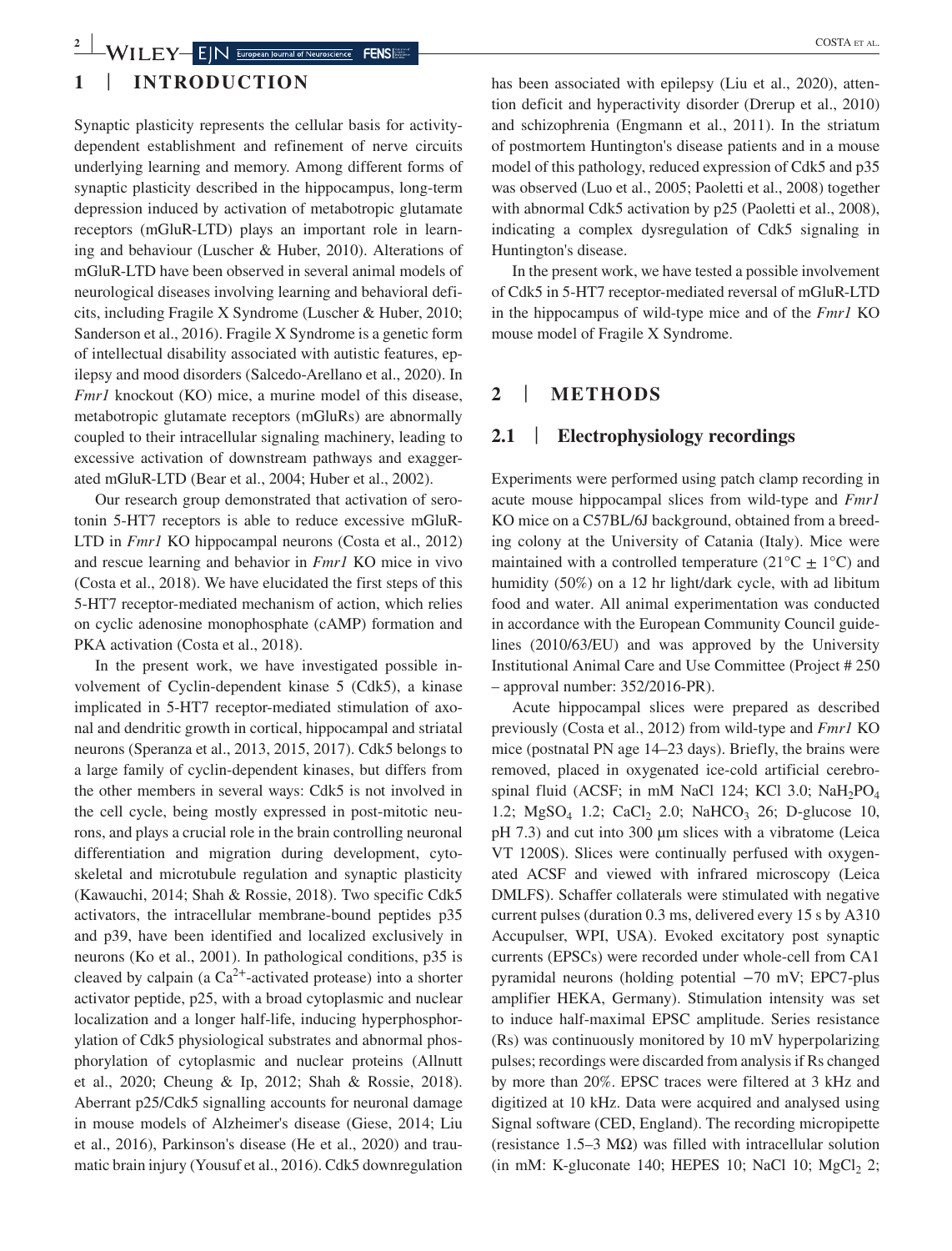0

 $-15$ 

 $-10$ -5



**FIGURE 1** Inhibition of Cdk5 enhanced mGluR-LTD in CA1 neurons from wild-type mice and prevented 5-HT7 receptor-mediated effect on mGluR-LTD. AMPA receptor-mediated excitatory post-synaptic currents (EPSCs) were recorded in the presence of D-AP5 (50 µM) and bicuculline (5 µM) under whole-cell patch clamp in the CA3-CA1 synapse in hippocampal slices from wild-type mice. (a) Bath application of the group I mGluR agonist DHPG (100  $\mu$ M, 5 min) induced a long-term depression (mGluR-LTD) of EPSC amplitude (white dots,  $n = 11$ ). When the Cdk5 inhibitor roscovitine (1.6  $\mu$ M) was added to intracellular medium, DHPG-induced mGluR-LTD was enhanced (light grey dots, *n* = 7) with respect to control. (b) When DHPG application was followed by application of the 5-HT7 receptor agonist LP-211 (10 nM, 5 min), mGluR-LTD was completely reversed (dark grey dots,  $n = 6$ ). In the presence of intracellular roscovitine (1.6  $\mu$ M), application of LP-211 did not modify the amount of mGluR-LTD (black dots,  $n = 6$ ). (c) The bar graph shows that the amount of mGluR-LTD measured 40 min after DHPG application (mean EPSC amplitude in all tested neurons, expressed as % of baseline EPSC amplitude; EPSC values of single neurons are displayed for each bar) in the four different experimental conditions (control; roscovitine; LP-211; LP-211 + roscovitine) was significantly different ( $p = 0.0006$  by one-way ANOVA followed by Tukey's multiple comparisons test). \**p* < 0.05; \*\*\**p* < 0.001

40 45

EGTA 0.2; Mg-ATP 3.5; Na-GTP 1; pH 7.3). In a set of experiments, the intracellular solution contained roscovitine, a selective Cdk5 inhibitor, at a concentration (1.6  $\mu$ M) 10-fold higher than the reported  $IC_{50}$  value (0.16 µM) of roscovitine on Cdk5/p35 (Meijer et al., 1997). Bath solution (ACSF) was continuously changed at a flow rate of 1.5 ml/min and routinely contained (-)-bicuculline methiodide (5 µM, Hello Bio) and D-(-)-2-amino-5-phosphonopentanoic acid (D-AP5, 50 µM, Hello Bio) to isolate AMPA receptor-mediated EPSCs. S-3,5-dihydroxyphenylglycine (DHPG, 100 µM;

 $10$ 

15

 $\mathbf{0}$ 

5

 $\overline{20}$ 

Time (min)

 $25$ 

30 35

> Hello Bio), and LP-211 (10 nM) were dissolved in ACSF and applied by bath perfusion. LP-211 was synthesized and provided by the research group of Prof. Leopoldo (University of Bari, Italy).

### **2.2** | **Data analysis**

55

50

To compare the amount of DHPG-induced LTD in different groups of neurons, EPSC amplitude values were normalized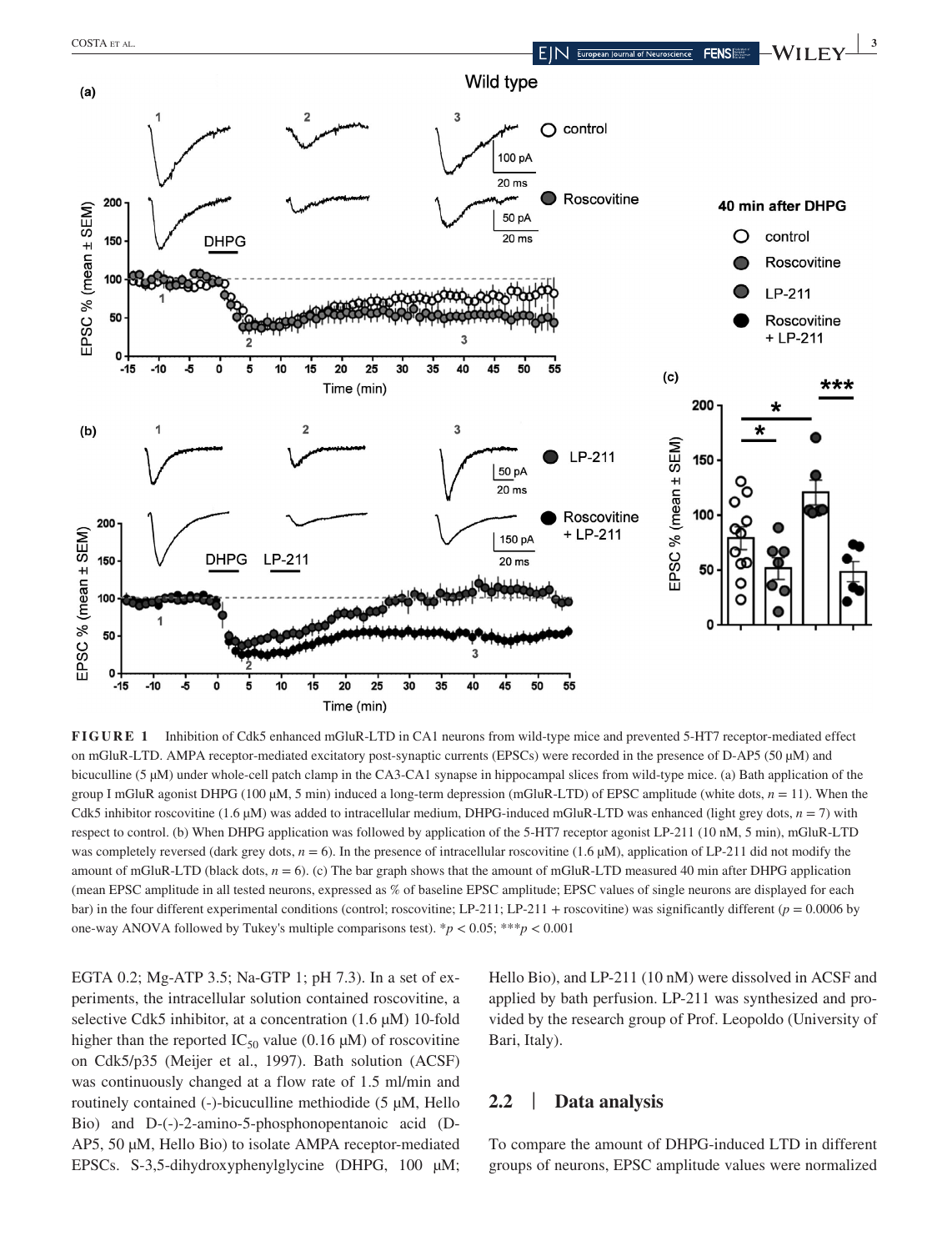**4 WILEY** EIN European Journal of Neuroscience **FENS** 

as follows: peak amplitude values of EPSCs were averaged over 1 min and expressed as % of baseline EPSC amplitude (calculated from EPSCs recorded during at least 15 min before DHPG application). Normalized % EPSC values from each group of neurons were pooled (mean ± *SEM*) and graphically represented as a function of time. The amount of mGluR-LTD was calculated 40 min after LTD induction by DHPG and was normalized as percentage of baseline (% EPSC amplitude; mean  $\pm$  *SEM* from all tested neurons). Column

graphs indicate normalized % EPSC amplitude (mean ± *SEM* from groups of neurons) 40 min after application of DHPG alone or DHPG with the 5-HT7 receptor agonist LP-211 under different experimental conditions. Single values from each recorded neuron are illustrated for each column. EPSC amplitude values from two groups of neurons were compared using unpaired Student's *t* test, with n indicating the number of neurons tested in each condition. Groups of data from four different experimental conditions (Figure 1c and Figure 2c)



**FIGURE 2** Inhibition of Cdk5 did not modify mGluR-LTD in CA1 neurons from *Fmr1* KO mice and prevented 5-HT7 receptor-mediated effect on mGluR-LTD. AMPA receptor-mediated excitatory post-synaptic currents (EPSCs) were recorded from CA1 neurons in the presence of D-AP5 (50 μM) and bicuculline (5 μM) in hippocampal slices from *Fmr1* KO mice. (a) Bath application of DHPG (100 μM, 5 min) induced mGluR-LTD (white dots;  $n = 8$ ). In the presence of intracellular roscovitine (1.6  $\mu$ M) the amount of mGluR-LTD was not modified (grey dots,  $n = 6$ ) with respect to control conditions. (b) Application of LP-211 (10 nM, 5 min) completely reversed mGluR-LTD in control conditions (dark grey dots,  $n = 8$ ) but had no effect on mGluR-LTD in the presence of intracellular roscovitine (black dots,  $n = 7$ ). (c) The bar graph shows the amount of mGluR-LTD measured 40 min after DHPG application (mean EPSC amplitude in all tested neurons, expressed as % of baseline EPSC amplitude; EPSC values of single neurons are displayed for each bar). The amount of mGluR-LTD in the four experimental conditions (control; roscovitine; LP-211; LP-211 + roscovitine) was significantly different (\**p* = 0.0331 by one-way ordinary ANOVA followed by Tukey's multiple comparisons test)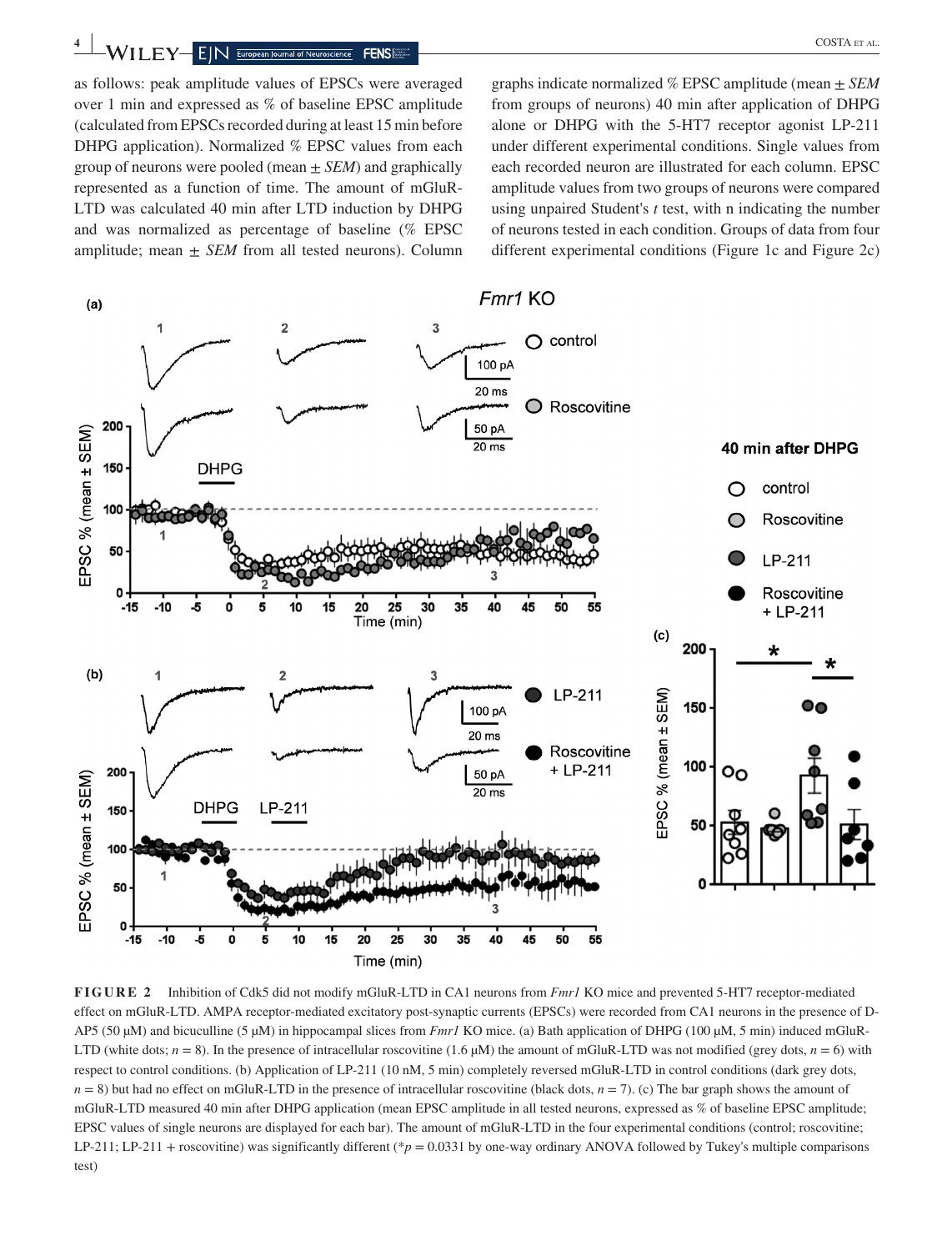were compared by one-way ANOVA followed by Tukey's multiple comparisons test (GraphPad Prism 6, USA)

## **3** | **RESULTS**

Excitatory post synaptic currents (EPSCs) mediated by α-Amino-3-hydroxy-5-methyl-4-isoxazolepropionic acid (AMPA) receptors for glutamate were evoked every 15 s by stimulation of Schaffer collaterals and were recorded from single CA1 pyramidal neurons under whole-cell patch clamp. In wild-type hippocampal slices, application of DHPG (100  $\mu$ M, 5 min), an agonist of group I metabotropic glutamate receptors (mGluRs), induced a long-term depression (mGluR-LTD) of AMPA receptor-mediated EPSCs (EPSC amplitude 40 min after DHPG: 79  $\pm$  10% with respect to baseline EPSC amplitude prior to DHPG application,  $n = 11$ ; Figure 1a). In a series of experiments, the Cdk5 inhibitor roscovitine (1.6  $\mu$ M) was included in the intracellular pipette solution, thus was present since the beginning of recording: in this condition the amount of DHPG-induced mGluR-LTD was significantly enhanced with respect to control conditions (EPSC amplitude:  $51 \pm 9\%, n = 7$ , versus  $79 \pm 10\%, n = 11$ , wild-type DHPG + roscovitine versus wild-type DHPG,  $p = 0.04$ ,  $t = 1.821$ ,  $df = 16$ ; unpaired *t* test; Figure 1a and c).

We have previously demonstrated that activation of 5-HT7 receptors reverses mGluR-LTD in wild-type and in *Fmr1* KO hippocampal neurons (Costa et al., 2012, 2015, 2018). Confirming our previous data, application of the selective 5-HT7 receptor agonist LP-211 (10 nM, 5 min) 5 min after DHPG application significantly reversed mGluR-LTD (EPSC amplitude:  $121 \pm 1\%$ ,  $n = 6$ , versus  $79 \pm 10\%$ ,  $n = 11$ , wildtype DHPG + LP-211 versus wild-type DHPG,  $p = 0.011$ ,  $t = 2.513$ ,  $df = 15$ ; unpaired *t* test; Figure 1b and c).

In the presence of intracellular roscovitine,  $(1.6 \mu M)$  application of  $LP-211(10 \text{ nM}, 5 \text{ min})$  was unable to reverse mGluR-LTD in wild-type slices (EPSC amplitude:  $51 \pm 9\%$ ,  $n = 7$ , versus 49  $\pm$  9%,  $n = 6$ ; wild-type DHPG + roscovitine versus wild-type DHPG + roscovitine + LP-211,  $p = 0.42$ ,  $t = 0.1895$ ,  $df = 11$ , Figure 1b and c). LP-211 reversed mGluR-LTD in control conditions but not in the presence of roscovitine (EPSC amplitude:  $121 \pm 1\%$ ,  $n = 6$ , versus  $49 \pm 9\%$ ,  $n = 6$ , wild-type DHPG +LP-211 versus wildtype DHPG + LP-211 + roscovitine,  $p = 0.0003$ ,  $t = 4.912$ , *df* = 10; unpaired *t* test; Figure 1b and c). Ordinary one-way ANOVA followed by Tukey's multiple comparisons test was performed to compare the amount of mGluR-LTD in the four different conditions (control; roscovitine; LP-211; LP-211 + roscovitine, Figure 1c), confirming a highly significant difference (\*\*\**p* = 0.0006).

In *Fmr1* KO slices, application of DHPG (100  $\mu$ M, 5 min) induced mGluR-LTD in control conditions and in the presence of intracellular roscovitine  $(1.6 \mu M)$  and the amount

of mGluR-LTD was similar in the two conditions (EPSC amplitude:  $53 \pm 10\%$ ,  $n = 8$  versus  $50 \pm 3\%$ ,  $n = 6$ ; *Fmr1* KO DHPG versus *Fmr1* KO DHPG + roscovitine;  $p = 0.39$ ,  $t = 0.2670$ ,  $df = 12$ ; Figure 2a and c). When comparing data obtained in the presence of intracellular roscovitine, the amount of mGluR-LTD in wild-type was not significantly different from *Fmr1* KO (EPSC amplitude 51  $\pm$  9%, *n* = 7 versus  $50 \pm 3\%$ ,  $n = 6$ ; wild-type DHPG + roscovitine versus *Fmr1* KO DHPG + roscovitine;  $p = 0.78$ ,  $t = 0.2817$ ,  $df = 11$ ; compare the grey dots columns in Figure 1c and Figure 2c).

In *Fmr1* KO neurons, application of LP-211 (10 nM, 5 min) significantly reversed mGluR-LTD in control conditions (EPSC amplitude:  $53 \pm 10\%$ ,  $n = 8$ , versus  $93 \pm 14\%$ ,  $n = 8$ , *Fmr1* KO DHPG versus *Fmr1* KO DHPG + LP-211,  $p = 0.0219$ ,  $t = 2.216$ ,  $df = 14$ ; unpaired *t* test; Figure 2b and c) but had no effect in the presence of roscovitine, (EPSC amplitude:  $51 \pm 12\%$ ,  $n = 7$ , versus  $50 \pm 3$ ,  $n = 6$ ; *Fmrl* KO DHPG + roscovitine + LP-211 versus *Fmr1* KO DHPG + roscovitine;  $p = 0.47$ ,  $t = 0.07344$ ,  $df = 11$ ; Figure 2b and c). With intracellular roscovitine, the effect of LP-211 on mGluR-LTD was significantly reduced with respect to control (EPSC amplitude:  $93 \pm 14\%$ ,  $n = 8$ , versus  $51 \pm 12\%$ ,  $n = 7$ , *Fmr1* KO DHPG + LP-211 versus *Fmr1* KO DHPG + LP-211 + roscovitine, *p* = 0.0286, *t* = 2.087, *df* = 13; unpaired *t* test; Figure 2b and c). The amount of mGluR-LTD in the four different experimental conditions (control; roscovitine; LP-211; LP-211 + roscovitine, Figure 2c) was significantly different ( $p = 0.031$ , one-way ANOVA followed by Tukey's multiple comparisons test). LP-211-mediated reversal of mGluR-LTD was completely abolished by roscovitine in wild-type and in *Fmr1* KO to a comparable extent (EPSC amplitude:  $49 \pm 9\%, n = 6$ , versus  $51 \pm 12\%, n = 7$ , wild-type DHPG + LP-211 + roscovitine versus *Fmr1* KO DHPG + LP-211 + roscovitine,  $p = 0.896$ ,  $t = 0.1336$ ,  $df = 11$ ; unpaired *t* test; compare Figures 1c and 2c).

These results together show that Cdk5 inhibition prevented 5-HT7 receptor-mediated reversal of mGluR-LTD both in wild-type and in *Fmr1* KO neurons.

## **4** | **DISCUSSION**

Our data show that Cdk5 inhibition in wild-type hippocampal CA1 neurons enhanced mGluR-LTD to a level comparable to *Fmr1* KO neurons. This result differs from control conditions, in which the amount of mGluR-LTD in wild-type neurons is significantly lower than that observed in *Fmr1* KO neurons (Choi et al., 2011; Costa et al., 2012; Gomis-Gonzalez et al., 2016; Huber et al., 2002; Zhang et al., 2009). Enhancement of mGluR-LTD in wild-type neurons following Cdk5 inhibition suggests that, in physiological conditions, Cdk5 exerts a negative control on mGluR-LTD. Our results also suggest that either the expression or the function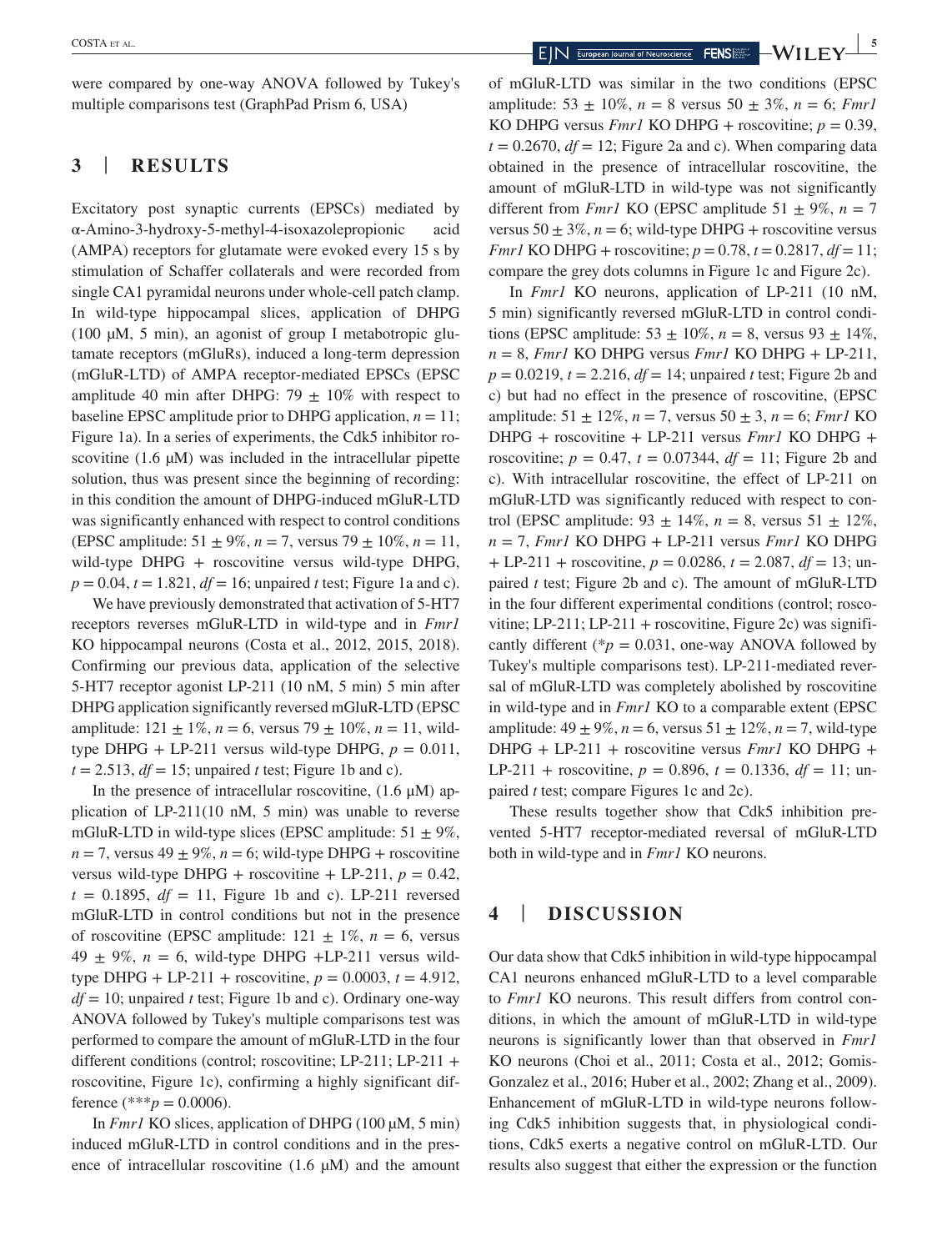**6 WILEY-EIN ELEY-EIN ELEY-EIN ELECTERS** 

of Cdk5 in *Fmr1* KO neurons might be reduced compared to wild-type and that reduced Cdk5 function might account for enhanced mGluR-LTD. In accordance with our hypothesis, a recent study shows a reduced expression of Cdk5 in the hippocampus of *Fmr1* KO mice (Zhang et al., 2020). In future studies, it might be interesting to measure the activation level of Cdk5 and of its physiological activators p35 and p39 in neurons from *Fmr1* KO mice and, possibly, in human neurons derived from Fragile X Syndrome patients using induced pluripotent stem cell (iPSC) differentiation strategies.

We further show that activation of 5-HT7 receptors was unable to reverse mGluR-LTD in both wild-type and *Fmr1* KO neurons following Cdk5 inhibition, showing that 5-HT7 receptors recruit Cdk5 to modulate mGluR-LTD.

Roscovitine has a similar affinity for Cdc2 (also known as Cdk1), Cdk2, Cdk5 and Cdk7, with reported  $IC_{50}$  values of 0.65, 0.7, 0.16 and 0.45 µM respectively (Meijer et al., 1997; Schang et al., 2002). However, published data suggest that in our experimental conditions roscovitine acted primarily on Cdk5. Indeed, Cdc2 and Cdk2 play a key role in the cell cycle and are expressed exclusively by dividing cells during embryonic development: their maximal expression in mouse forebrain was found between embryonic day 1 and 11 (E1- E11), was barely detectable by E16-17 and remained very low throughout adult life. Conversely, an opposite pattern of expression and activity was described for Cdk5, which is expressed in mouse forebrain and hippocampus exclusively in post-mitotic neurons, with a growing level of expression from embryonic to adult ages (Tsai et al., 1993). Another study showed a weak expression of Cdk1 and Cdk2 in mouse hippocampal pyramidal neurons, but at PN 11 (very close to the age of mice used in our study) they were detected at low levels only in the nucleus and not in the cytoplasm; cytoplasmic expression of Cdk1 and Cdk2 in hippocampal neurons was found only in adults (9 months PN) (Schmetsdorf et al., 2005). Very little information is presently available about Cdk7 expression in the brain. In mouse cortical neurons, Cdk7 levels were very low before PN 30 (He et al., 2017). In the present work, we have studied fully differentiated (non-dividing) mouse hippocampal pyramidal neurons at a post natal age (PN 14–23) when Cdk5 is highly expressed whereas Cdk1, Cdk2 and Cdk7 expression levels are very low. Therefore, we believe that in our experimental conditions roscovitine acted primarily through Cdk5 inhibition.

In our experiments, roscovitine was included in the intracellular pipette solution, thus Cdk5 inhibition was exclusively exerted in the CA1 neuron under recording, indicating a postsynaptic role of Cdk5 in 5-HT7 receptor-mediated effect.

In the last decade, interesting publications have indicated a connection between 5-HT7 receptors and Cdk5, showing that 5-HT7 receptors require Cdk5 to stimulate axonal elongation and dendrite formation in cultured neurons from rodent brain cortex, hippocampus and striatum (Speranza et al., 2013, 2015, 2017). The intracellular pathway linking 5-HT7 recep-

tors to Cdk5 activation remains to be clarified. A plausible link might be the cAMP pathway, since increases in cAMP levels were shown to stimulate p35 expression and Cdk5 activity in rat cultured neurons (He et al., 2016). 5-HT7 receptors are coupled to Gs protein, stimulating adenylate cyclase and cAMP formation (Wirth et al., 2017), thus we might speculate that 5-HT7 receptor-induced cAMP increase might stimulate the p35/Cdk5 pathway in hippocampal neurons. This issue is particularly relevant to Fragile X Syndrome, since reduced levels of cAMP were measured in blood platelets of Fragile X patients (Berry-Kravis & Huttenlocher, 1992; Berry-Kravis & Sklena, 1993) and the cAMP signaling cascade is altered at different levels in neurons from *Fmr1* KO mice, originating a "cAMP hypothesis" of the disease (Kelley et al., 2008). In the brain of *Fmr1* KO mice, overexpression and increased activity of phosphodiesterase 2A (PDE2A), a cAMP degrading enzyme, leads to reduced cAMP formation and dysregulation of cAMP downstream signaling (Maurin et al., 2018, 2019). As above mentioned, cAMP can stimulate p35/Cdk5 expression and function in rodent neurons (He et al., 2016); thus reduced cAMP levels in mouse *Fmr1* KO hippocampal neurons might be related to the reduced Cdk5 expression recently described (Zhang et al., 2020).

Besides a possible involvement of cAMP, 5-HT7 receptors might activate Cdk5 through additional mechanisms. A justpublished paper shows that 5-HT7 receptors are physically linked to Cdk5 and stimulate Cdk5 activity in a G proteinindependent mode. Of note, using several in vitro and in vivo approaches, the same work shows that abnormally high constitutive activity of 5-HT7 receptors caused Tau hyperphosphorylation, formation of Tau aggregates, neuronal damage, impaired synaptic plasticity and learning deficits that were rescued by knocking down 5-HT7 receptor expression, suggesting that inhibition of 5-HT7 receptor-mediated Cdk5 activity might be used as a therapy for tauopathies (Labus et al., 2021).

Many therapeutic strategies for a potential treatment of Alzheimer's disease and Parkinson's disease aim to reduce excessive Cdk5 activity, focusing on Cdk5 inhibitors (Cheung  $&$  Ip, 2012; Gong  $&$  Iqbal, 2008). Our present results, together with the work of Zhang et al. (Zhang et al., 2020), indicate that in *Fmr1* KO neurons Cdk5 activity is instead abnormally low, suggesting that activation of Cdk5 might be beneficial in Fragile X Syndrome.

Pharmacological activators of Cdk5 are not available at present. The intracellular membrane-bound kinases p35 and p39 are physiological Cdk5 activators; only few upstream extracellular messengers are currently known to activate p35 and Cdk5, namely BDNF (Cheung et al., 2007), dopamine through D1 receptors (Lebel et al., 2009), and serotonin through 5-HT7 receptors (Speranza et al., 2013, 2015, 2017). We suggest that selective 5-HT7 receptor agonists can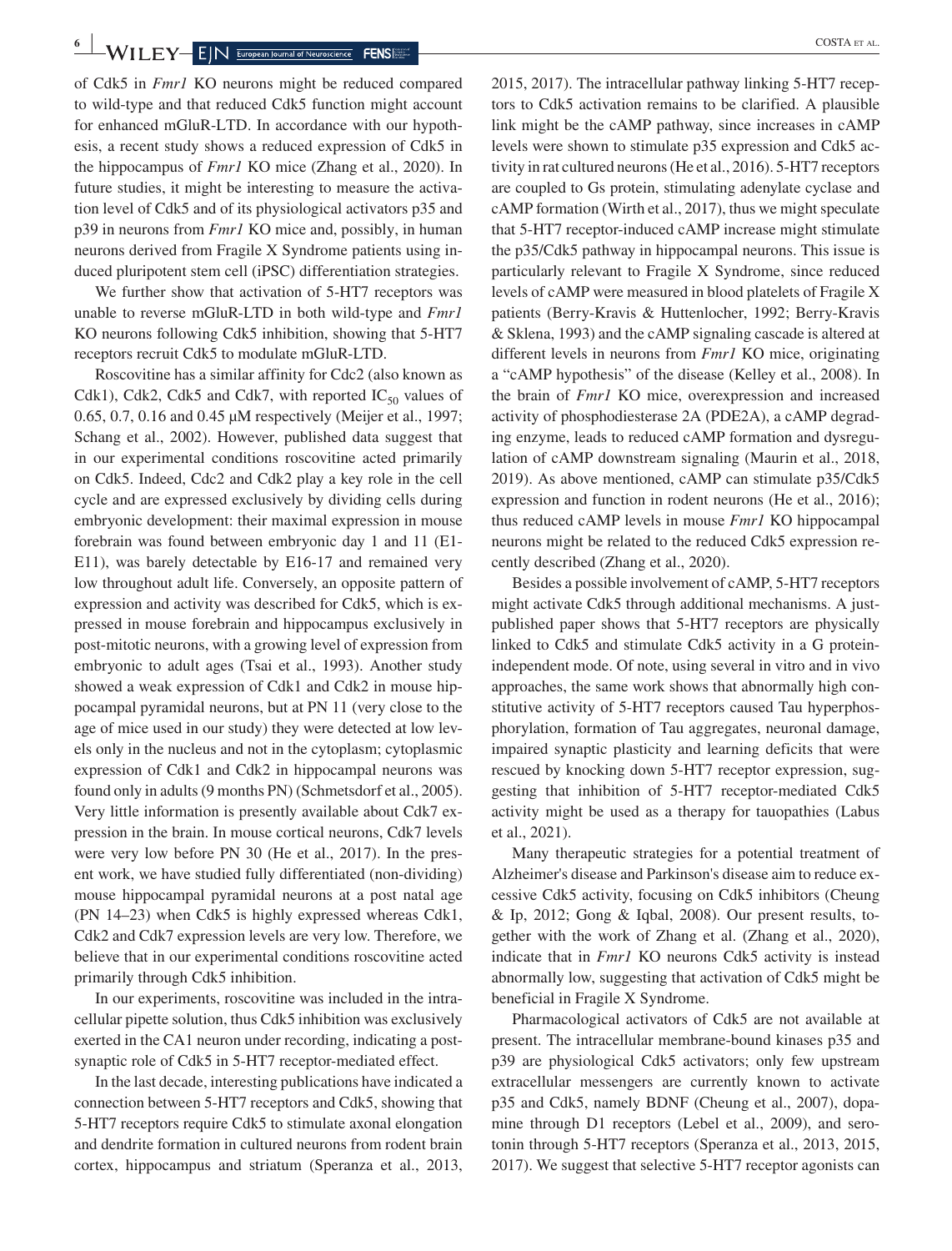be used to stimulate Cdk5 activity and might become useful pharmacological tools for Fragile X Syndrome. In addition, we suggest that the effects of 5-HT7 receptor agonists might be studied in other conditions associated with reduced Cdk5 expression and function.

#### **ACKNOWLEDGEMENTS**

The authors thank Dr. Michael Tranfaglia (Medical Director and Chief Scientific Officer of FRAXA Research Foundation, U.S.A.) for critical reading of the manuscript. The present work was financed by Telethon Foundation (grant GGP13145) and by the University of Catania (grant Chance 2017). We wish to thank Dr. Marco Abbate for veterinary assistance, Mr Giuseppe Valastro and Mr Nicola Pulvirenti for animal care and technical assistance. Images from Motifolio drawing toolkit [\(www.motifolio.com](http://www.motifolio.com)) were utilized in the graphical abstract preparation.

#### **CONFLICT OF INTEREST**

The authors declare that they have no conflict of interest.

## **AUTHOR CONTRIBUTIONS**

Lucia Ciranna designed the study, analysed data and drafted the paper; Lara Costa and Alessandra Tempio performed experiments and analysed data; Enza Lacivita and Marcello Leopoldo designed 5-HT7R agonist and analysed data.

#### **PEER REVIEW**

The peer review history for this article is available at [https://](https://publons.com/publon/10.1111/ejn.15246) [publons.com/publon/10.1111/ejn.15246.](https://publons.com/publon/10.1111/ejn.15246)

#### **DATA AVAILABILITY**

The data that support the findings of this study are openly available in the public repository Figshare at [https://doi.](https://doi.org/10.6084/m9.figshare.14431205.v1) [org/10.6084/m9.figshare.14431205.v1](https://doi.org/10.6084/m9.figshare.14431205.v1)

### **ORCID**

*Alessandra Tempio* [https://orcid.](https://orcid.org/0000-0002-1883-0227) [org/0000-0002-1883-0227](https://orcid.org/0000-0002-1883-0227) Lucia Ciranna<sup>D</sup> <https://orcid.org/0000-0003-0274-6095>

#### **REFERENCES**

- Allnutt, A. B., Waters, A. K., Kesari, S., & Yenugonda, V. M. (2020). Physiological and pathological roles of Cdk5: Potential directions for therapeutic targeting in neurodegenerative disease. *ACS Chemical Neuroscience*, *11*, 1218–1230. [https://doi.org/10.1021/](https://doi.org/10.1021/acschemneuro.0c00096) [acschemneuro.0c00096](https://doi.org/10.1021/acschemneuro.0c00096)
- Bear, M. F., Huber, K. M., & Warren, S. T. (2004). The mGluR theory of fragile X mental retardation. *Trends in Neurosciences*, *27*, 370– 377. <https://doi.org/10.1016/j.tins.2004.04.009>
- Berry-Kravis, E., & Huttenlocher, P. R. (1992). Cyclic AMP metabolism in fragile X syndrome. *Annals of Neurology*, *31*, 22–26. [https://](https://doi.org/10.1002/ana.410310105) [doi.org/10.1002/ana.410310105](https://doi.org/10.1002/ana.410310105)
- Berry-Kravis, E. & Sklena, P. (1993). Demonstration of abnormal cyclic AMP production in platelets from patients with fragile X syndrome. *American Journal of Medical Genetics*, *45*, 81–87. [https://](https://doi.org/10.1002/ajmg.1320450120) [doi.org/10.1002/ajmg.1320450120](https://doi.org/10.1002/ajmg.1320450120)
- Cheung, Z. H., Chin, W. H., Chen, Y., Ng, Y. P., & Ip, N. Y. (2007). Cdk5 is involved in BDNF-stimulated dendritic growth in hippocampal neurons. *PLoS Biology*, *5*, e63. [https://doi.org/10.1371/journ](https://doi.org/10.1371/journal.pbio.0050063) [al.pbio.0050063](https://doi.org/10.1371/journal.pbio.0050063)
- Cheung, Z. H. & Ip, N. Y. (2012). Cdk5: A multifaceted kinase in neurodegenerative diseases. *Trends in Cell Biology*, *22*, 169–175. [https://](https://doi.org/10.1016/j.tcb.2011.11.003) [doi.org/10.1016/j.tcb.2011.11.003](https://doi.org/10.1016/j.tcb.2011.11.003)
- Choi, C. H., Schoenfeld, B. P., Bell, A. J., Hinchey, P., Kollaros, M., Gertner, M. J., Woo, N. H., Tranfaglia, M. R., Bear, M. F., Zukin, R. S., McDonald, T. V., Jongens, T. A., & McBride, S. M. (2011). Pharmacological reversal of synaptic plasticity deficits in the mouse model of fragile X syndrome by group II mGluR antagonist or lithium treatment. *Brain Research*, *1380*, 106–119. [https://doi.](https://doi.org/10.1016/j.brainres.2010.11.032) [org/10.1016/j.brainres.2010.11.032](https://doi.org/10.1016/j.brainres.2010.11.032)
- Costa, L., Sardone, L. M., Bonaccorso, C. M., D'Antoni, S., Spatuzza, M., Gulisano, W., Tropea, M. R., Puzzo, D., Leopoldo, M., Lacivita, E., Catania, M. V., & Ciranna, L. (2018). Activation of serotonin 5-HT7 receptors modulates hippocampal synaptic plasticity by stimulation of adenylate cyclases and rescues learning and behavior in a mouse model of fragile X syndrome. *Frontiers in Molecular Neuroscience*, *11*, 353. [https://doi.org/10.3389/](https://doi.org/10.3389/fnmol.2018.00353) [fnmol.2018.00353](https://doi.org/10.3389/fnmol.2018.00353)
- Costa, L., Sardone, L. M., Lacivita, E., Leopoldo, M., & Ciranna, L. (2015). Novel agonists for serotonin 5-HT7 receptors reverse metabotropic glutamate receptor-mediated long-term depression in the hippocampus of wild-type and Fmr1 KO mice, a model of Fragile X Syndrome. *Frontiers in Behavioral Neuroscience*, *9*, 65. [https://doi.](https://doi.org/10.3389/fnbeh.2015.00065) [org/10.3389/fnbeh.2015.00065](https://doi.org/10.3389/fnbeh.2015.00065)
- Costa, L., Spatuzza, M., D'Antoni, S., Bonaccorso, C. M., Trovato, C., Musumeci, S. A., Leopoldo, M., Lacivita, E., Catania, M. V., & Ciranna, L. (2012). Activation of 5-HT7 serotonin receptors reverses metabotropic glutamate receptor-mediated synaptic plasticity in wild-type and Fmr1 knockout mice, a model of Fragile X syndrome. *Biological Psychiatry*, *72*, 924–933. [https://doi.org/10.1016/j.biops](https://doi.org/10.1016/j.biopsych.2012.06.008) [ych.2012.06.008](https://doi.org/10.1016/j.biopsych.2012.06.008)
- Drerup, J. M., Hayashi, K., Cui, H., Mettlach, G. L., Long, M. A., Marvin, M., Sun, X., Goldberg, M. S., Lutter, M., & Bibb, J. A. (2010). Attention-deficit/hyperactivity phenotype in mice lacking the cyclin-dependent kinase 5 cofactor p35. *Biological Psychiatry*, *68*, 1163–1171.<https://doi.org/10.1016/j.biopsych.2010.07.016>
- Engmann, O., Hortobagyi, T., Pidsley, R., Troakes, C., Bernstein, H. G., Kreutz, M. R., Mill, J., Nikolic, M., & Giese, K. P. (2011). Schizophrenia is associated with dysregulation of a Cdk5 activator that regulates synaptic protein expression and cognition. *Brain*, *134*, 2408–2421.<https://doi.org/10.1093/brain/awr155>
- Giese, K. P. (2014). Generation of the Cdk5 activator p25 is a memory mechanism that is affected in early Alzheimer's disease. *Frontiers in Molecular Neuroscience*, *7*, 36.
- Gomis-González, M., Busquets-Garcia, A., Matute, C., Maldonado, R., Mato, S., & Ozaita, A. (2016). Possible therapeutic doses of cannabinoid type 1 receptor antagonist reverses key alterations in fragile X syndrome mouse model. *Genes*, *7*, 56. [https://doi.org/10.3390/](https://doi.org/10.3390/genes7090056) [genes7090056](https://doi.org/10.3390/genes7090056)
- Gong, C. X. & Iqbal, K. (2008). Hyperphosphorylation of microtubuleassociated protein tau: A promising therapeutic target for Alzheimer disease. *Current Medicinal Chemistry*, *15*, 2321–2328.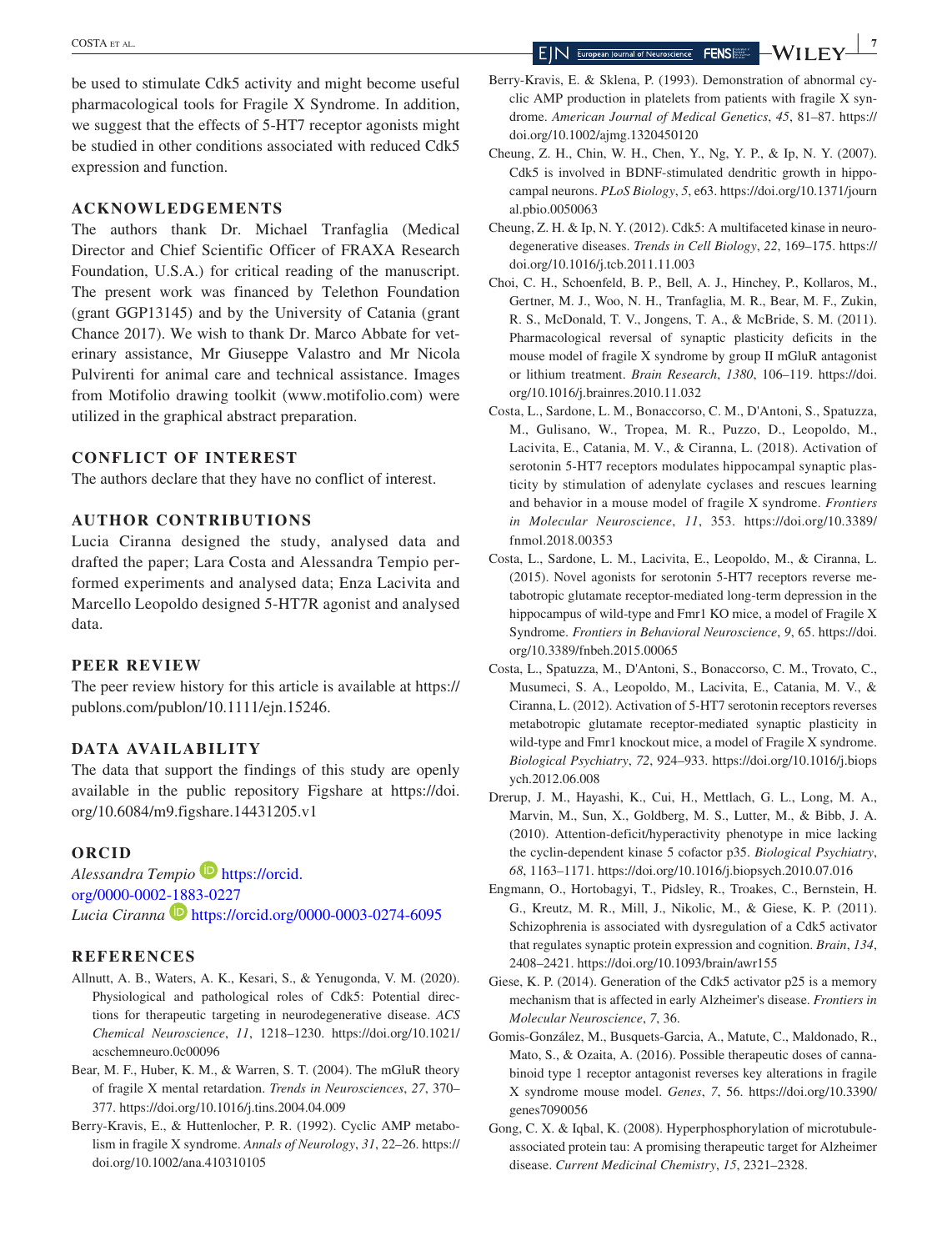$\mathbf{W}$  **| LEY**  $\mathbf{E}$  | N  $\frac{E_{\text{uropean Journal of Neuroscience}}}{E}$  **FENS** 

- He, F., Qi, G., Zhang, Q., Cai, H., Li, T., Li, M., Zhang, Q., Chen, J., Ming, J., Tian, B., & Zhang, P. (2020). Quantitative phosphoproteomic analysis in alpha-synuclein transgenic mice reveals the involvement of aberrant p25/Cdk5 signaling in early-stage Parkinson's disease. *Cellular and Molecular Neurobiology*, *40*, 897–909. [https://](https://doi.org/10.1007/s10571-019-00780-7) [doi.org/10.1007/s10571-019-00780-7](https://doi.org/10.1007/s10571-019-00780-7)
- He, G., Yang, X., Wang, G., Qi, J., Mao, R., Wu, Z., & Zhou, Z. (2017). Cdk7 is required for activity-dependent neuronal gene expression, long-lasting synaptic plasticity and long-term memory. *Frontiers in Molecular Neuroscience*, *10*, 365. [https://doi.org/10.3389/](https://doi.org/10.3389/fnmol.2017.00365) [fnmol.2017.00365](https://doi.org/10.3389/fnmol.2017.00365)
- He, H., Deng, K., Siddiq, M. M., Pyie, A., Mellado, W., Hannila, S. S., & Filbin, M. T. (2016). Cyclic AMP and polyamines overcome inhibition by myelin-associated glycoprotein through eIF5A-mediated increases in p35 expression and activation of Cdk5. *Journal of Neuroscience*, *36*, 3079–3091. [https://doi.org/10.1523/JNEUR](https://doi.org/10.1523/JNEUROSCI.4012-15.2016) [OSCI.4012-15.2016](https://doi.org/10.1523/JNEUROSCI.4012-15.2016)
- Huber, K. M., Gallagher, S. M., Warren, S. T., & Bear, M. F. (2002). Altered synaptic plasticity in a mouse model of fragile X mental retardation. *Proceedings of the National Academy of Sciences USA*, *99*, 7746–7750. <https://doi.org/10.1073/pnas.122205699>
- Kawauchi, T. (2014). Cdk5 regulates multiple cellular events in neural development, function and disease. *Development, Growth & Differentiation*, *56*, 335–348. <https://doi.org/10.1111/dgd.12138>
- Kelley, D. J., Bhattacharyya, A., Lahvis, G. P., Yin, J. C., Malter, J., & Davidson, R. J. (2008). The cyclic AMP phenotype of fragile X and autism. *Neuroscience and Biobehavioral Reviews*, *32*, 1533–1543. <https://doi.org/10.1016/j.neubiorev.2008.06.005>
- Ko, J., Humbert, S., Bronson, R. T., Takahashi, S., Kulkarni, A. B., Li, E., & Tsai, L. H. (2001). p35 and p39 are essential for cyclindependent kinase 5 function during neurodevelopment. *Journal of Neuroscience*, *21*, 6758–6771. [https://doi.org/10.1523/JNEUR](https://doi.org/10.1523/JNEUROSCI.21-17-06758.2001) [OSCI.21-17-06758.2001](https://doi.org/10.1523/JNEUROSCI.21-17-06758.2001)
- Labus, J., Rohrs, K. F., Ackmann, J., Varbanov, H., Muller, F. E., Jia, S., Jahreis, K., Vollbrecht, A. L., Butzlaff, M., Schill, Y., Guseva, D., Bohm, K., Kaushik, R., Bijata, M., Marin, P., Chaumont-Dubel, S., Zeug, A., Dityatev, A., & Ponimaskin, E. (2021). Amelioration of Tau pathology and memory deficits by targeting 5-HT7 receptor. *Progress in Neurobiology*, *197*, 101900. [https://doi.org/10.1016/j.](https://doi.org/10.1016/j.pneurobio.2020.101900) [pneurobio.2020.101900](https://doi.org/10.1016/j.pneurobio.2020.101900)
- Lebel, M., Patenaude, C., Allyson, J., Massicotte, G., & Cyr, M. (2009). Dopamine D1 receptor activation induces tau phosphorylation via cdk5 and GSK3 signaling pathways. *Neuropharmacology*, *57*, 392– 402.<https://doi.org/10.1016/j.neuropharm.2009.06.041>
- Liu, S. L., Wang, C., Jiang, T., Tan, L., Xing, A., & Yu, J. T. (2016). The role of Cdk5 in Alzheimer's disease. *Molecular Neurobiology*, *53*, 4328–4342. <https://doi.org/10.1007/s12035-015-9369-x>
- Liu, X. X., Yang, L., Shao, L. X., He, Y., Wu, G., Bao, Y. H., Lu, N. N., Gong, D. M., Lu, Y. P., Cui, T. T., Sun, N. H., Chen, D. Y., Shi, W. X., Fukunaga, K., Chen, H. S., Chen, Z., Han, F., & Lu, Y. M. (2020). Endothelial Cdk5 deficit leads to the development of spontaneous epilepsy through CXCL1/CXCR2-mediated reactive astrogliosis. *Journal of Experimental Medicine*, *217*. [https://doi.](https://doi.org/10.1084/jem.20180992) [org/10.1084/jem.20180992](https://doi.org/10.1084/jem.20180992)
- Luo, S., Vacher, C., Davies, J. E., & Rubinsztein, D. C. (2005). Cdk5 phosphorylation of huntingtin reduces its cleavage by caspases: Implications for mutant huntingtin toxicity. *Journal of Cell Biology*, *169*, 647–656.<https://doi.org/10.1083/jcb.200412071>
- Luscher, C. & Huber, K. M. (2010). Group 1 mGluR-dependent synaptic long-term depression: Mechanisms and implications for circuitry

and disease. *Neuron*, *65*, 445–459. [https://doi.org/10.1016/j.](https://doi.org/10.1016/j.neuron.2010.01.016) [neuron.2010.01.016](https://doi.org/10.1016/j.neuron.2010.01.016)

- Maurin, T., Lebrigand, K., Castagnola, S., Paquet, A., Jarjat, M., Popa, A., Grossi, M., Rage, F., & Bardoni, B. (2018). HITS-CLIP in various brain areas reveals new targets and new modalities of RNA binding by fragile X mental retardation protein. *Nucleic Acids Research*, *46*, 6344–6355. <https://doi.org/10.1093/nar/gky267>
- Maurin, T., Melancia, F., Jarjat, M., Castro, L., Costa, L., Delhaye, S., Khayachi, A., Castagnola, S., Mota, E., Di Giorgio, A., Servadio, M., Drozd, M., Poupon, G., Schiavi, S., Sardone, L., Azoulay, S., Ciranna, L., Martin, S., Vincent, P., … Bardoni, B. (2019). Involvement of phosphodiesterase 2A activity in the pathophysiology of fragile X syndrome. *Cerebral Cortex*, *29*, 3241–3252. [https://](https://doi.org/10.1093/cercor/bhy192) [doi.org/10.1093/cercor/bhy192](https://doi.org/10.1093/cercor/bhy192)
- Meijer, L., Borgne, A., Mulner, O., Chong, J. P., Blow, J. J., Inagaki, N., Inagaki, M., Delcros, J. G., & Moulinoux, J. P. (1997). Biochemical and cellular effects of roscovitine, a potent and selective inhibitor of the cyclin-dependent kinases cdc2, cdk2 and cdk5. *European Journal of Biochemistry*, *243*, 527–536. [https://doi.org/10.1111/](https://doi.org/10.1111/j.1432-1033.1997.t01-2-00527.x) [j.1432-1033.1997.t01-2-00527.x](https://doi.org/10.1111/j.1432-1033.1997.t01-2-00527.x)
- Paoletti, P., Vila, I., Rife, M., Lizcano, J. M., Alberch, J., & Gines, S. (2008). Dopaminergic and glutamatergic signaling crosstalk in Huntington's disease neurodegeneration: The role of p25/cyclindependent kinase 5. *Journal of Neuroscience*, *28*, 10090–10101. <https://doi.org/10.1523/JNEUROSCI.3237-08.2008>
- Salcedo-Arellano, M. J., Dufour, B., McLennan, Y., Martinez-Cerdeno, V., & Hagerman, R. (2020). Fragile X syndrome and associated disorders: Clinical aspects and pathology. *Neurobiology of Diseases*, *136*, 104740.<https://doi.org/10.1016/j.nbd.2020.104740>
- Sanderson, T. M., Hogg, E. L., Collingridge, G. L., & Correa, S. A. (2016). Hippocampal mGluR-LTD in health and disease: Focus on the p38 MAPK and ERK1/2 pathways. *Journal of Neurochemistry*, *139*, 200–214.
- Schang, L. M., Bantly, A., Knockaert, M., Shaheen, F., Meijer, L., Malim, M. H., Gray, N. S., & Schaffer, P. A. (2002). Pharmacological cyclin-dependent kinase inhibitors inhibit replication of wild-type and drug-resistant strains of herpes simplex virus and human immunodeficiency virus type 1 by targeting cellular, not viral, proteins. *Journal of Virology*, *76*, 7874–7882. [https://doi.org/10.1128/](https://doi.org/10.1128/JVI.76.15.7874-7882.2002) [JVI.76.15.7874-7882.2002](https://doi.org/10.1128/JVI.76.15.7874-7882.2002)
- Schmetsdorf, S., Gartner, U., & Arendt, T. (2005). Expression of cell cycle-related proteins in developing and adult mouse hippocampus. *International Journal of Developmental Neuroscience*, *23*, 101– 112. <https://doi.org/10.1016/j.ijdevneu.2004.07.019>
- Shah, K. & Rossie, S. (2018). Tale of the good and the bad Cdk5: Remodeling of the actin cytoskeleton in the brain. *Molecular Neurobiology*, *55*, 3426–3438. [https://doi.org/10.1007/s1203](https://doi.org/10.1007/s12035-017-0525-3) [5-017-0525-3](https://doi.org/10.1007/s12035-017-0525-3)
- Speranza, L., Chambery, A., Di Domenico, M., Crispino, M., Severino, V., Volpicelli, F., Leopoldo, M., Bellenchi, G. C., di Porzio, U., & Perrone-Capano, C. (2013). The serotonin receptor 7 promotes neurite outgrowth via ERK and Cdk5 signaling pathways. *Neuropharmacology*, *67*, 155–167. [https://doi.org/10.1016/j.neuro](https://doi.org/10.1016/j.neuropharm.2012.10.026) [pharm.2012.10.026](https://doi.org/10.1016/j.neuropharm.2012.10.026)
- Speranza, L., Giuliano, T., Volpicelli, F., De Stefano, M. E., Lombardi, L., Chambery, A., Lacivita, E., Leopoldo, M., Bellenchi, G. C., di Porzio, U., Crispino, M., & Perrone-Capano, C. (2015). Activation of 5-HT7 receptor stimulates neurite elongation through mTOR, Cdc42 and actin filaments dynamics. *Frontiers in Behavioural Neurosciences*, *9*, 62.<https://doi.org/10.3389/fnbeh.2015.00062>